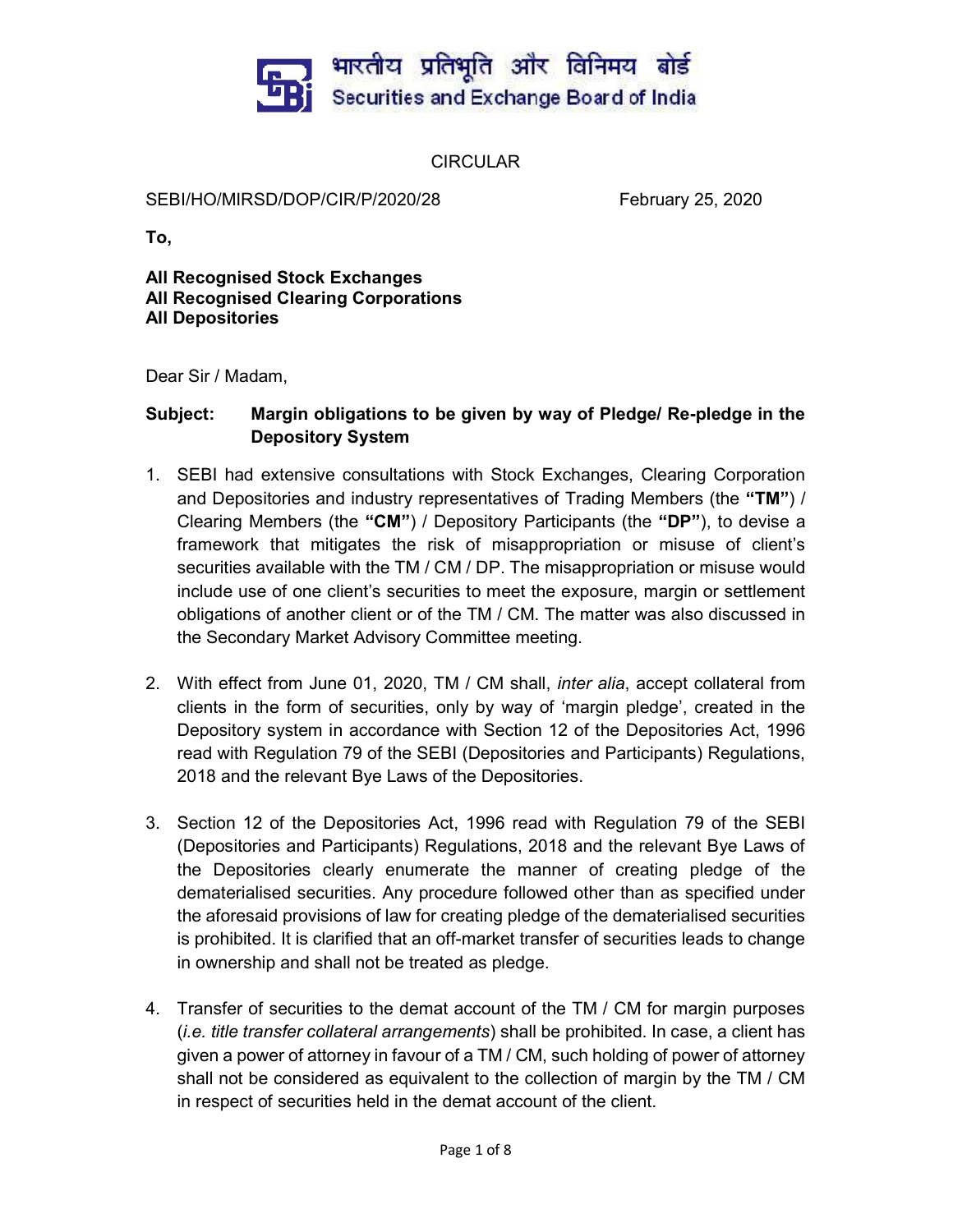

- 5. Depositories shall provide a separate pledge type viz. 'margin pledge', for pledging client's securities as margin to the TM / CM. The TM / CM shall open a separate demat account for accepting such margin pledge, which shall be tagged as 'Client Securities Margin Pledge Account'.
- 6. For the purpose of providing collateral in form of securities as margin, a client shall pledge securities with TM, and TM shall re-pledge the same with CM, and CM in turn shall re-pledge the same to Clearing Corporation (CC). The complete trail of such re-pledge shall be reflected in the de-mat account of the pledgor.
- 7. The TM shall re-pledge securities to the CM's 'Client Securities Margin Pledge Account' only from the TM's 'Client Securities Margin Pledge Account'. The CM shall create a re-pledge of securities on the approved list to CC only out of 'Client Securities Margin Pledge Account'.
- 8. In this context, re-pledge would mean endorsement of pledge by TM / CM in favour of CM/CC, as per procedure laid down by the Depositories.
- 9. The TM and CM shall ensure that the client's securities re-pledged to the CC shall be available to give exposure limit to that client only. Dispute, if any, between the client, TM / CM with respect to pledge, re-pledge, invocation and release of pledge shall be settled inter-se amongst client and TM / CM through arbitration as per the bye-laws of the Depository. CC and Depositories shall not be held liable for the same.
- 10. Securities that are not on the approved list of a CC may be pledged in favour of the TM / CM. Each TM / CM may have their own list of acceptable securities that may be accepted as collateral from client.
- 11. Funded stocks held by the TM / CM under the margin trading facility shall be held by the TM / CM only by way of pledge. For this purpose, the TM / CM shall be required to open a separate demat account tagged 'Client Securities under Margin Funding Account ' in which only funded stocks in respect of margin funding shall be kept/ transferred, and no other transactions shall be permitted. The securities lying in 'Client Securities under Margin Funding Account' shall not be available for pledge with any other Bank/ NBFC.
- 12. The TM / CM shall be required to close all existing demat accounts tagged as 'Client Margin/ Collateral' by June 30, 2020. The TM / CM shall be required to transfer all client's securities lying in such accounts to the respective clients' demat accounts. Thereafter, TM / CM are prohibited from holding any client securities in any beneficial owner accounts of TM/CM, other than specifically tagged accounts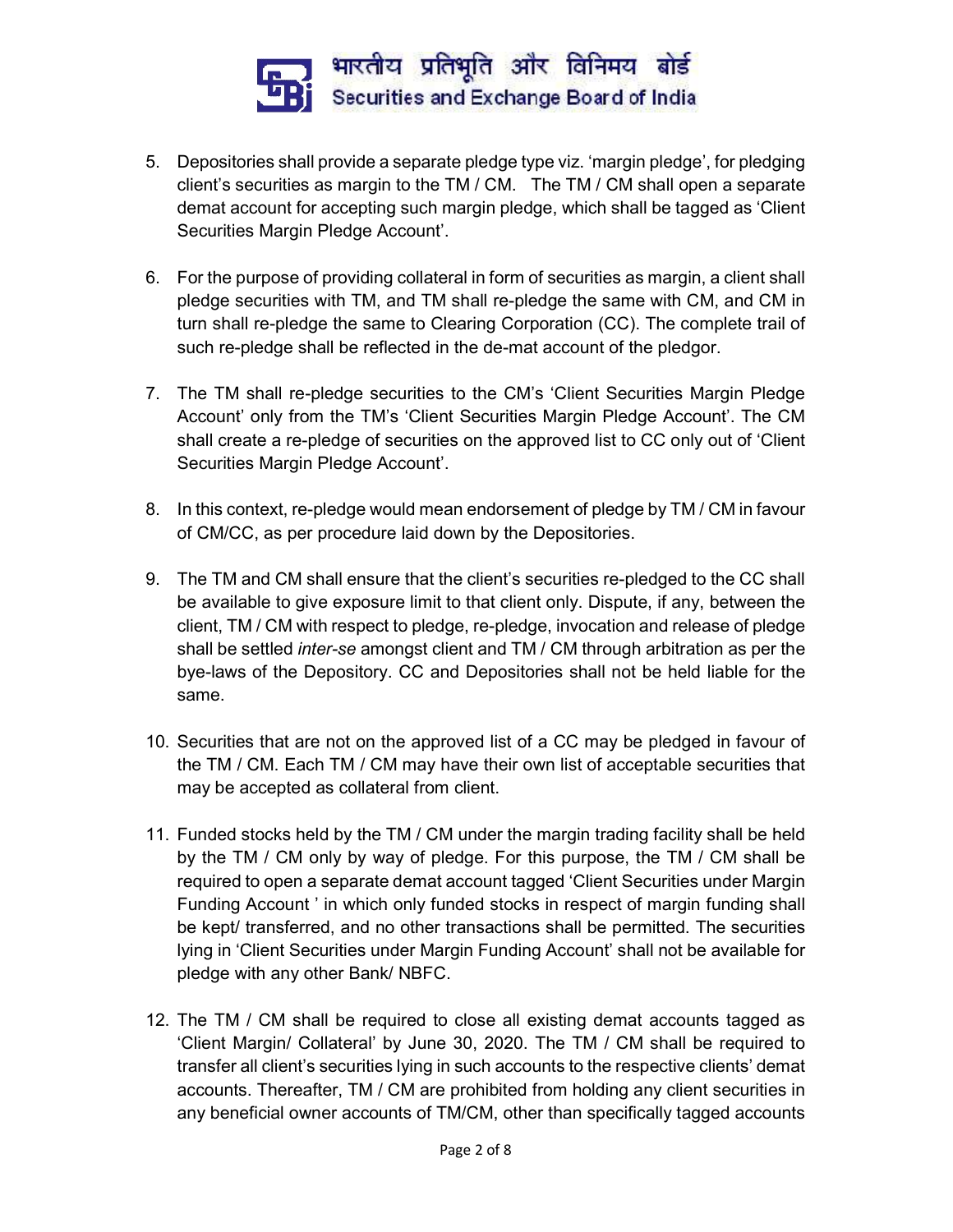

as indicated above, and in pool account(s), unpaid securities account, as provided in SEBI Circular CIR/HO/MIRSD/DOP/CIR/P/2019/75 dated June 20, 2019.

- 13. Clients having arrangements with custodians registered with SEBI for clearing and settlement of trades shall continue to operate as per the extant guidelines.
- 14. The operational mechanism for margin pledge is provided in Annexure A. The framework for utilisation of pledged clients' securities for exposure and margin is provided in Annexure B.
- 15. This circular is applicable for all securities in dematerialised form and which are given as collateral / margin by the client to TM / CM / CC by way of pledge and repledge.
- 16. The Stock Exchanges, Clearing Corporations and Depositories are directed to:
	- 16.1. bring the provisions of this circular to the notice of their TM / CM and Depository Participants, as the case may be, and also disseminate the same on their websites;
	- 16.2. make amendments to the relevant bye-laws, rules and regulations for the implementation of the above decision in co-ordination with one another, as considered necessary;
	- 16.3. communicate to SEBI, the status of the implementation of the provisions of this circular in their monthly development report and
	- 16.4. monitor the compliance of this circular through half-yearly internal audits, inspections and other appropriate monitoring mechanisms to be put in place by Stock Exchanges / Clearing Corporation / Depository.
- 17. This circular is being issued in exercise of powers conferred under Section 11 (1) of the Securities and Exchange Board of India Act, 1992 to protect the interests of investors in securities and to promote the development of, and to regulate the securities market.
- 18. This circular is available on SEBI website at www.sebi.gov.in.

Yours faithfully,

D. Rajesh Kumar General Manager Tel. No: 022 -26449242 Email: rajeshkd@sebi.gov.in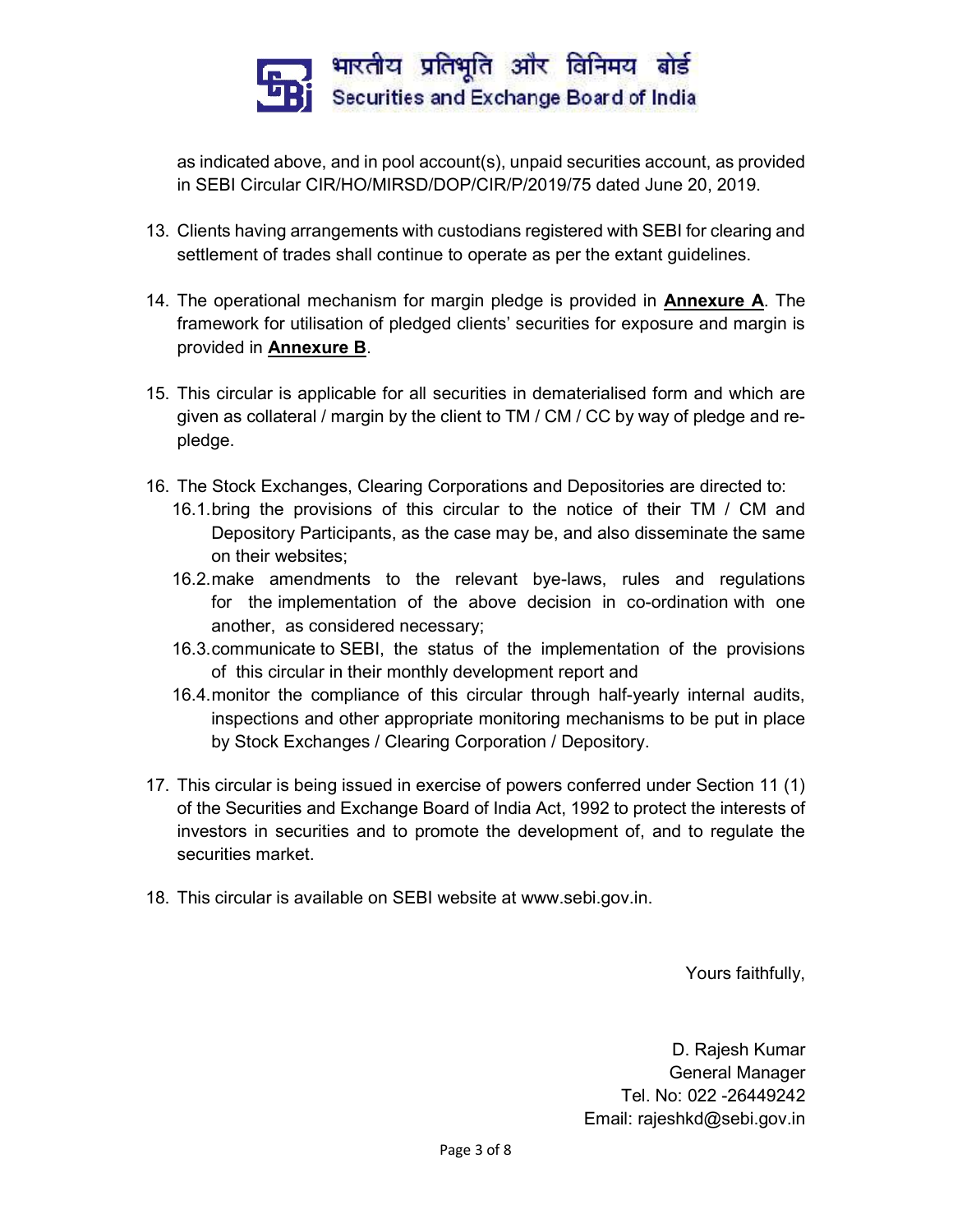

### Annexure A

# Operational mechanism for margin pledge

#### INITIATION OF MARGIN PLEDGE

- 1. For the purpose of providing collateral in form of dematerialised securities as margin, a client shall initiate the margin pledge only in favour of the TM / CM's separate client securities margin account tagged as 'Client Securities Margin Pledge Account' through physical instruction or electronic instruction mechanism provided by the Depositories. Such instructions shall have details of client UCC, TM, CM and Default Segment.
- 2. In cases where a client has given a Power of Attorney (the "POA") to the TM / CM, the TM / CM may be allowed to execute the margin pledge on behalf of such client to the demat account of the TM / CM tagged as 'Client Securities Margin Pledge Account'.
- 3. The 'pledge request form' shall have a clause regarding express consent by the client for re-pledge of the securities by the TM to CM and further by the CM to CC.
- 4. On receipt of the margin pledge instruction either from the client or by TM / CM as per the POA, DP of a client shall initiate a margin pledge in the client's account and the status of instruction will remain pending till confirmation is received from client / pledgor. The client will submit acceptance by way of One Time Password (the "OTP") confirmation on mobile number / registered e-mail id of the client or other verifiable mechanism. Such OTP confirmation from client shall also be required, if securities of such client are being re-pledged. The Depositories shall develop a verifiable mechanism for confirmation of the pledge by the client.
- 5. In client account, margin pledge or re-pledge shall be reflected against each security, if it is pledged / re-pledged and in whose favour i.e. TM / CM / CC.
- 6. The TM can re-pledge only in favour of CM's demat account tagged as 'Client Securities Margin Pledge Account'. The CM shall create a re-pledge of securities on the approved list only to the CC out of 'Client Securities Margin Pledge Account'. While re-pledging the securities to the CC, CM/TM shall fully disclose the details of the client wise pledge to the CC/CM. CM would need to have visibility of client level position and client collateral so that CM shall allow exposure and / or margin credit in respect of such securities to that client to whom such securities belong.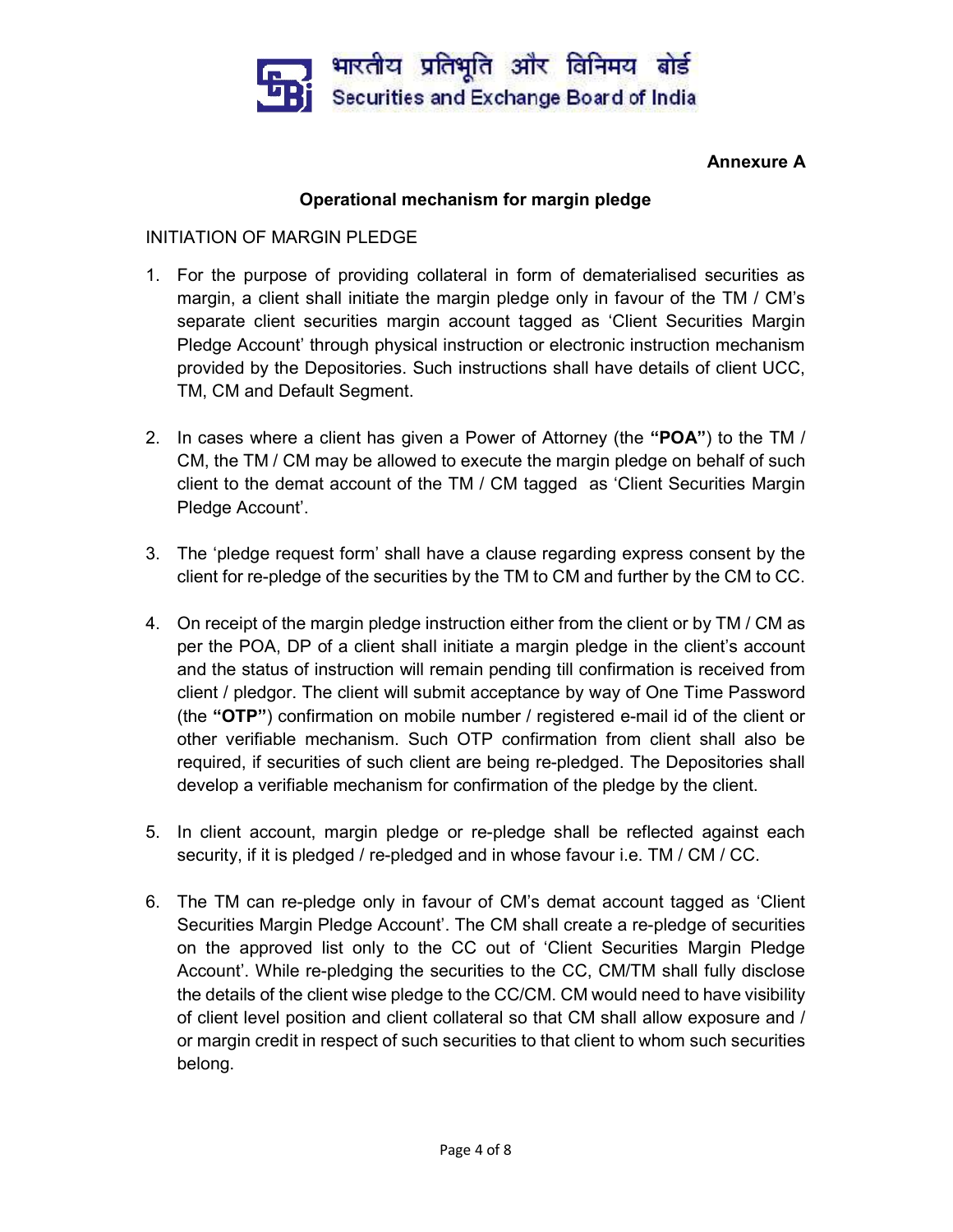

# RELEASE OF MARGIN PLEDGE

- 7. In case of a client creating pledge of the securities in favour of the TM / CM against margin, the TM / CM may release the 'margin pledge' after their internal exposure and risk management checks. The request for release of pledge can be made by the client to its DP or to the TM / CM, who shall release the pledge in the Depository system.
- 8. For release of client securities given to TM/CM as margin pledge and which are re-pledged in favour of the CC, the CM shall make a request to the CC. The client through TM, or the TM on his own, may request the CM to make an application to the CC for the release of margin pledge. CC shall do margin utilisation check at the CM level before releasing the re-pledge of securities to the CM. The CC will release the re-pledged client securities to CM after blocking other available free collateral of CM. The CM /TM in turn after doing their risk management shall release the securities to TM / client, as the case may be.

## INVOCATION OF MARGIN PLEDGE

- 9. In case of default by a client of TM where the clients securities are re- pledged with the CM/ CC, the invocation request shall be made by the TM to CM and CM in turn will make request to CC as per the procedure laid down by the Depositories under their bye-laws.
- 10. In case of default by a client of TM who has pledged securities with TM, The TM shall invoke the pledge.
- 11. In case of default by a client of TM whose securities are re-pledged by TM with CM, the invocation request shall be made by TM to the CM. The CM, after doing its internal exposure and risk management, shall release the re-pledged securities to the 'Client Securities Margin Pledge Account' of the TM. The TM in turn will invoke the pledge of client's securities.
- 12. In the event of default by a client of a TM, whose securities are re-pledged by TM with CM and CM in turn has re-pledged with CC, the TM shall make a request for invocation of pledge with CM and CM in turn shall file a request with CC to release the re-pledged securities for invocation. The CC shall block equivalent available free collateral provided by CM and shall release the re-pledged securities of that defaulting client of TM to CM in "Client Securities Margin Pledge Account" of CM. The CM shall do his own risk assessment of TM and would release re-pledged securities of the defaulting client of TM in "Client Securities Margin Pledge Account" of TM and TM shall invoke the pledge in Demat account of the client.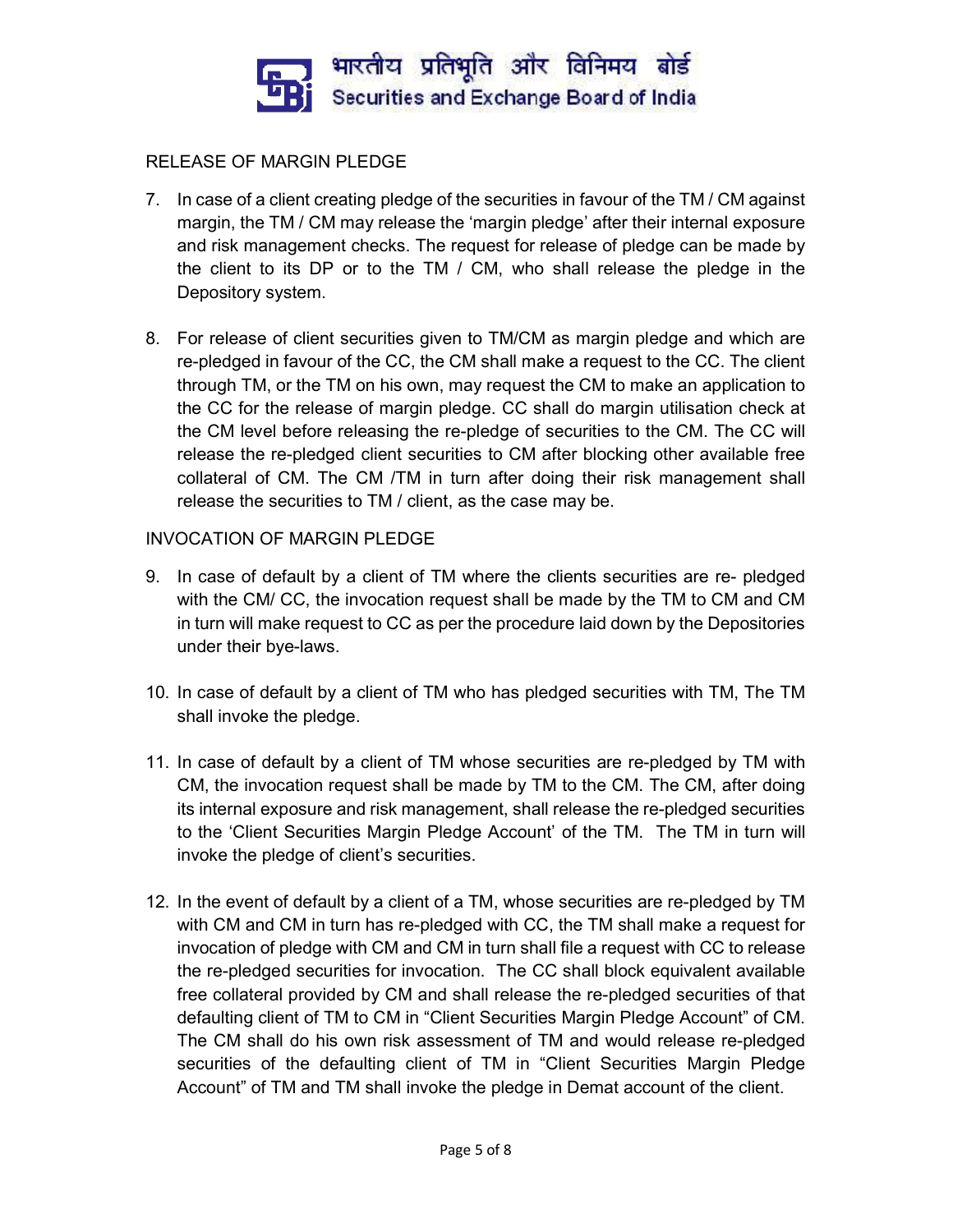

- 13. In case of default by a client/ TM of CM whose securities are re-pledged with CC, CM shall file a request with CC for invocation of the pledged/ re-pledged securities of that client/TM. CC shall block the equivalent available free collateral provided by CM and shall release the re-pledged securities of that defaulting client/TM in "Client Securities Margin Pledge Account" of CM and the CM shall invoke the pledge in Demat account of the client/ TM.
- 14. In case of default by TM or client of TM, CM shall be entitled to invoke pledged/ re-pledged securities of the TM. CM shall also be entitled to invoke directly the repledged securities of client of TM having open position with CM to close out such positions.
- 15. In case of default by the CM, CC shall invoke securities pledged by the CM. After exhausting the CM own collateral, CC may also invoke re-pledge securities of that client who has open position and their re-pledged securities are blocked by CC to close out their open positions. The re-pledge securities of other clients who did not have any open position with CC, their securities shall not be available to CC for invocation to meet settlement default of the CM.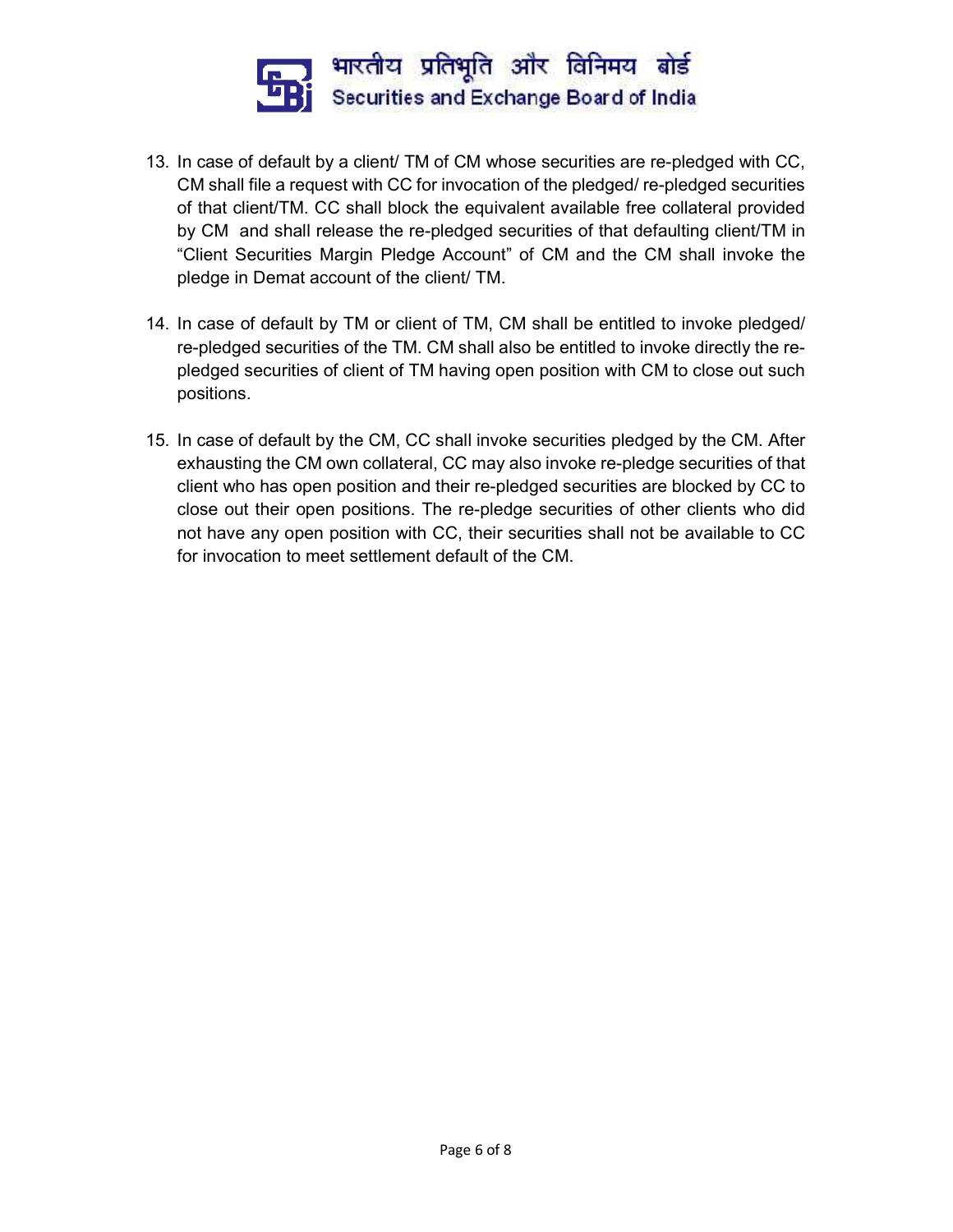

## Annexure B

# Framework for utilisation of client's pledged securities for exposure and margin

- 1. At present, the margin requirement is computed in real time at client level by the CC and is aggregated at the level of CMs to arrive at the total margin requirement. The CC maintains and monitor the collateral at the level of CM. The CM is required to provide the collateral in various acceptable forms such as Cash, Bank Guarantee, Govt. Securities, pledge of acceptable shares, etc.
- 2. The day to day real time risk management with respect to client / TM exposure, and the margin requirement shall continue to be the responsibility of the CM, and CC shall not monitor the client level exposure against the available client level collateral in real time.
- 3. In order to provide exposure to CM and/or to the clients / TM of a CM, CC shall aggregate margin requirement at CM level that shall be compared against the available collateral in real time as aggregate of;
	- a. cash and cash equivalent deposited by CM,
	- b. own securities pledged by CM with CC,
	- c. CC requires minimum 50% of the collateral to be deposited in cash and cash equivalent, if the total securities pledged by CM with CC exceed the total cash and cash equivalent, the value of securities will be restricted to amount of cash and cash equivalent.
	- d. The TM's proprietary margin requirement will be treated as a client of CM and aggregated along with other clients.
- 4. CM shall be allowed to re-pledge acceptable/approved client securities with the CC by furnishing the UCC wise client details. CC shall not allow any exposure to the CM on re-pledged securities of the client / TM. In case of a trade by a client / TM whose securities are re-pledged with CC, the CC shall first block the available collateral provided by CM as mentioned in point 3 above. However, at periodical interval (latest by end of day), CC shall release the blocked securities collateral of CM to the extent of re-pledged securities collateral of that client / TM available with the CC.
- 5. In the event of default by a client of TM, the TM shall make good the default to CM. In the event of default by a client or TM on its proprietary position, the CM shall make good the default to CC. However in the event of default by client/s leading to default of TM and also the CM, the following process shall be applied by TM/CM/CC for invocation of pledged and re-pledged securities of client/TM/CM:
	- a. In case of default by a client of TM/CM or default of TM leading to the default of CM, CC shall: